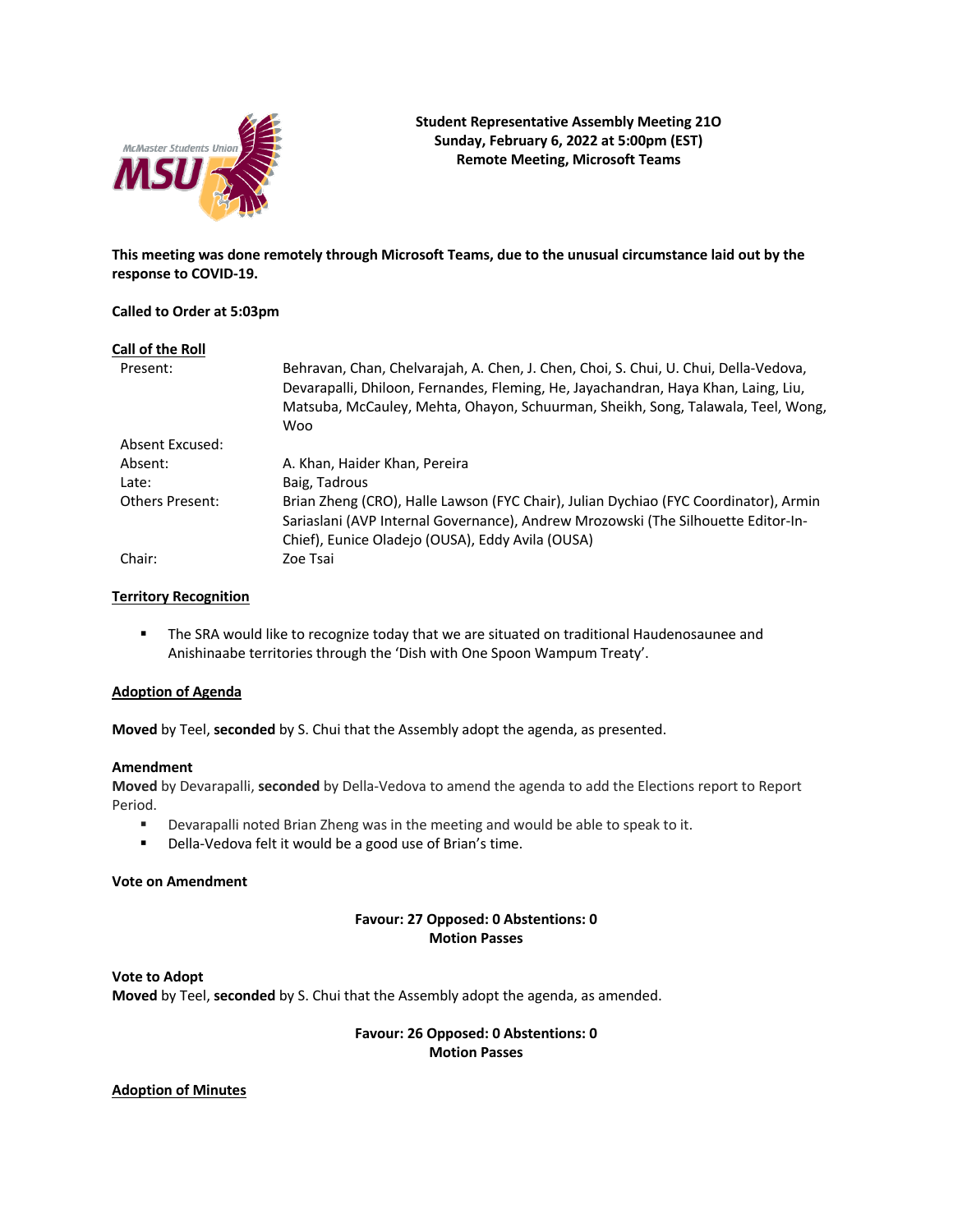**Moved** by Baig, **seconded** by S. Chui that the assembly adopt the SRA minutes for SRA 21N – January 23, 2022, as circulated.

- Baig noted the minutes looked good.
- S. Chui thanked V. Scott for the job well done.

#### **Vote on Motion**

# **Favour: 28 Opposed: 0 Abstentions: 0 Motion Passes**

#### **Announcements from the Chair**

**•** The Chair welcomed everyone to SRA meeting 210. They reminded Assembly members to submit their reports on time and to vote during each motion. They reminded members to mute themselves if they were not speaking and to turn on their video if they were speaking, for the sake of the live stream. The Chair advised all non-Assembly members to fill out the Observer's List.

#### **Delegation From the Floor**

#### **Set Parameters**

**Moved** by S. Chui, **seconded** by Dhiloon that the Assembly adopt the following presentation parameters for the Delegation:

- **•** 10 minutes for presentation and 5 minutes for questions.
- § S. Chui was excited to hear the presentation and felt 10 minutes was enough.
- Dhiloon agreed that 10 minutes would be enough.

#### **Vote on Parameters**

### **Favour: 29 Opposed: 0 Abstentions: 0 Motion Passes**

### **1. Ontario Undergraduate Student Alliance (OUSA)**

■ Eddy Avila and Eunice Oladejo summarized the presentation.

#### **Questions**

Teel asked how SRA members could get more involved in OUSA. Eunice answered there were a lot of opportunities in terms of article and blog writing and said they would share the contact email. Eunice added one could also be a Student Union delegate at the General Assemblies which involved reading, editing, and providing feedback on policy papers. Eddy added that internships were also an option and that they would be having two separate internships that would be shared with steering committee members to share with the broader community.

#### **Report Period**

- **1. First Year Council – report not submitted**
	- § Halle Lawson **summarized the report.**
- **2. Nursing Caucus – report circulated**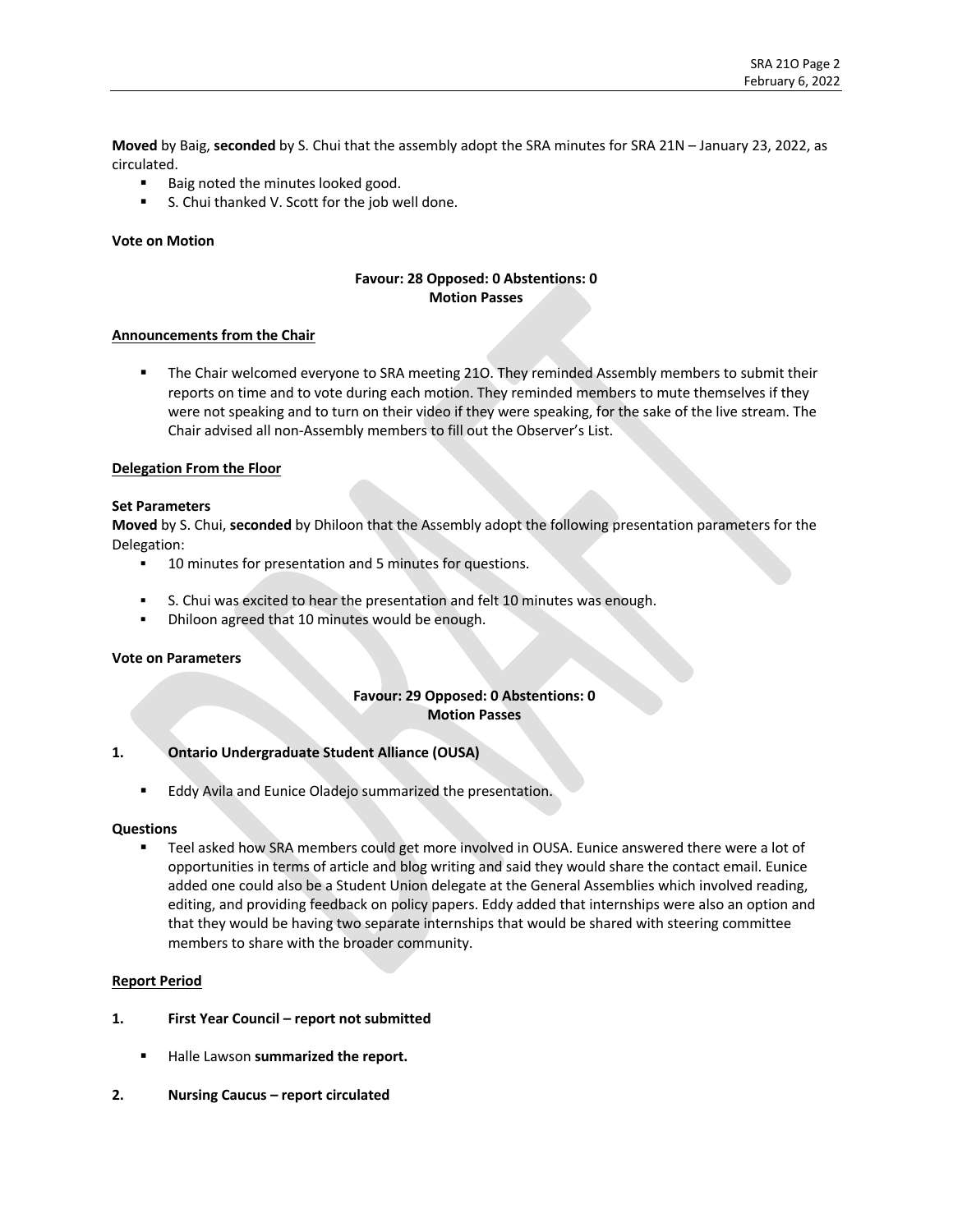■ Liu summarized the report.

# **3. Science Caucus – Dhiloon presented**

**•** Dhiloon summarized the report.

# **4. Social Science Caucus – Choi presented**

■ Choi summarized the report.

# **5. Municipal Affairs Committee – report circulated**

**■** McCauley summarized the report.

# **6. University Affairs Committee – report circulated**

Baig summarized the report.

# **7. Executive Board – report circulated**

■ Baig summarized the report.

# **8. President – report not submitted**

Della-Vedova advised that UCRU's lobby week went well and some topics discussed were: mental health, student finances and educational support. They added that they had been working on pieces for return to campus including: MSAF, aiming for consistency across faculties to ensure students were supported equally, safety in classes, and rapid test access. They added that had been looking at Welcome Week funding as there were concerns from President's Council. They mentioned hiring for a Clubs Administrator was underway. They noted they were putting together a proposal for Avenue to Learn. They advised that a challenge was coming back from a Leave of Absence as things were very busy.

# **9. Campus Media Adhoc Committee Reports – Della-Vedova presented**

Della-Vedova summarized the reports.

# **10. Elections Report – report circulated**

■ Brian Zheng summarized the report.

# **Questions**

Teel asked how the formula output correlated with the number of seats. Brian Zheng answered that every faculty division started with one seat. They added that after the total membership of the division was entered, the formula output is produced and then the one original seat is added, which then equals the number of seats (rounded).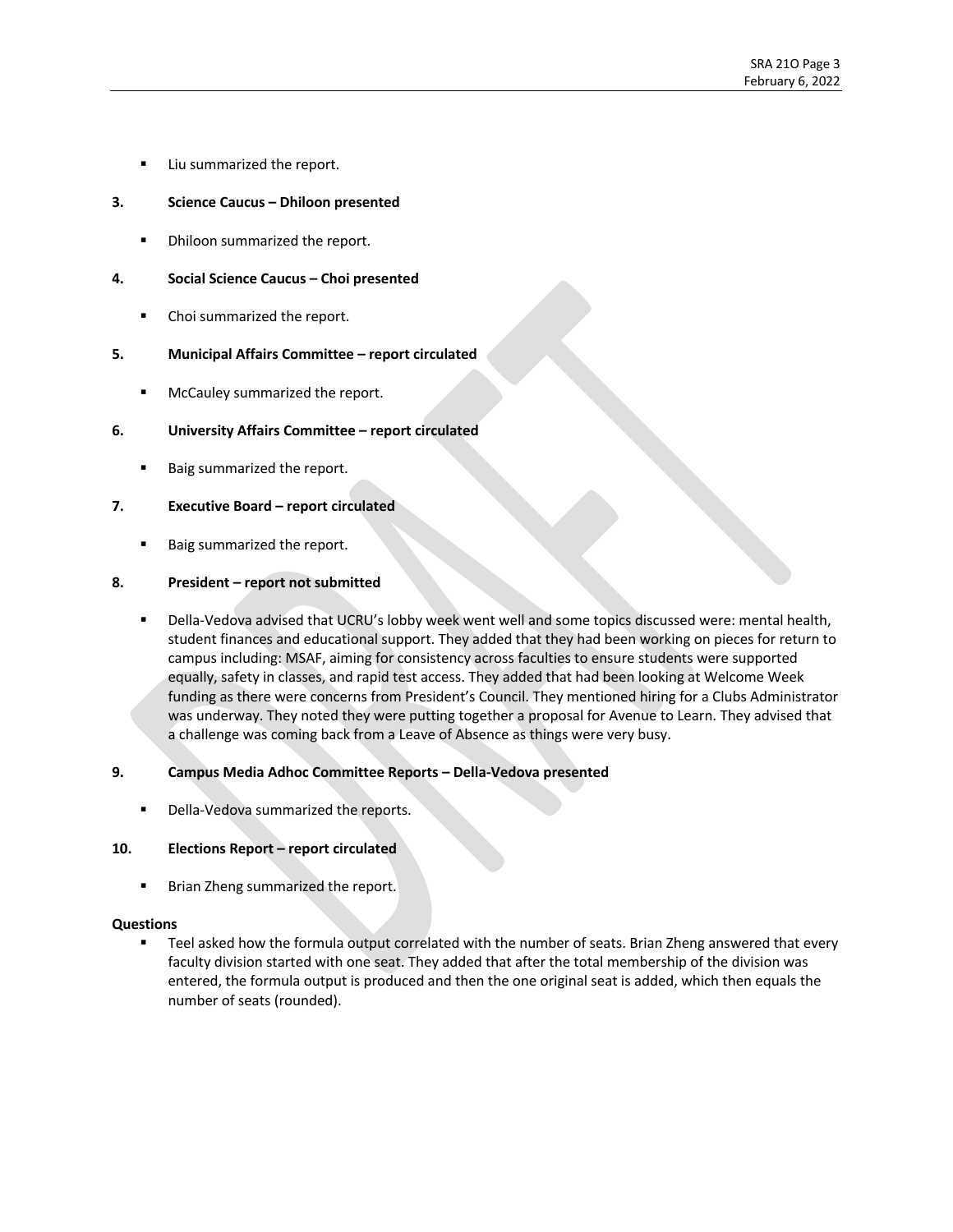# **Information Period**

■ No information was shared.

### **Question Period**

- § S. Chui advised their caucus reached out to University Technology Services (UTS) who informed that students' G Suite accounts were closing that day. They asked if this had been confirmed as the web site said that for active students, the accounts should close in Spring 2022.
- Della-Vedova informed that if anyone had any questions about UTS, they could reach out to themselves.

### **Business**

### **1. Operating Policy –** *The Silhouette*

**Moved** by Della-Vedova, **seconded** by Baig that the Assembly approve the proposed amendments to Operating Policy – *The Silhouette*, as circulated.

- Della-Vedova explained that the main section changes were around personnel structures reflecting recommendations from the Campus Media Adhoc Committee - specifically a FT Staff role to support *The Silhouette* as a whole, along with a few roles that *The Silhouette* had evolved past.
- Baig noted they were a part of the Campus Media Adhoc Committee for a while and encouraged Assembly members to review the report as it was a very lengthy process.
- § Della-Vedova ceded their time to Andrew Mrozowski. A. Mrozowski stated that a lot of the changes proposed were things that had been discussed at length at the Campus Media Adhoc Committee. They added that they'd seen a strong lack of support for the Editor-in-Chief role as it was a Student Opportunity Position (SOP) in charge of 30 people. They added a lot of the recommendations were to ensure there was someone to help carry forward historical knowledge, what worked well/didn't work well. A. Mrozowski added they had consulted with other media organizations as well as past Editor-in-Chief's and that all staff supported the changes.

#### **Vote on Motion**

# **Favour: 27 Opposed: 0 Abstentions: 0 Motion Passes**

# **2. Operating Policy –** *The Silhouette* **Board of Publication**

**Moved** by Della-Vedova, **seconded** by Fleming that the Assembly approve the proposed amendments to Operating Policy – *The Silhouette* Board of Publication, as circulated.

Della-Vedova noted that due to making the changes to The Silhouette OP, other updates need to be made for this specific OP. They informed the main changes were surrounding the addition of the new role.

#### **Vote on Motion**

# **Favour: 27 Opposed: 0 Abstentions: 0 Motion Passes**

#### **3. Operating Policy – Document Management**